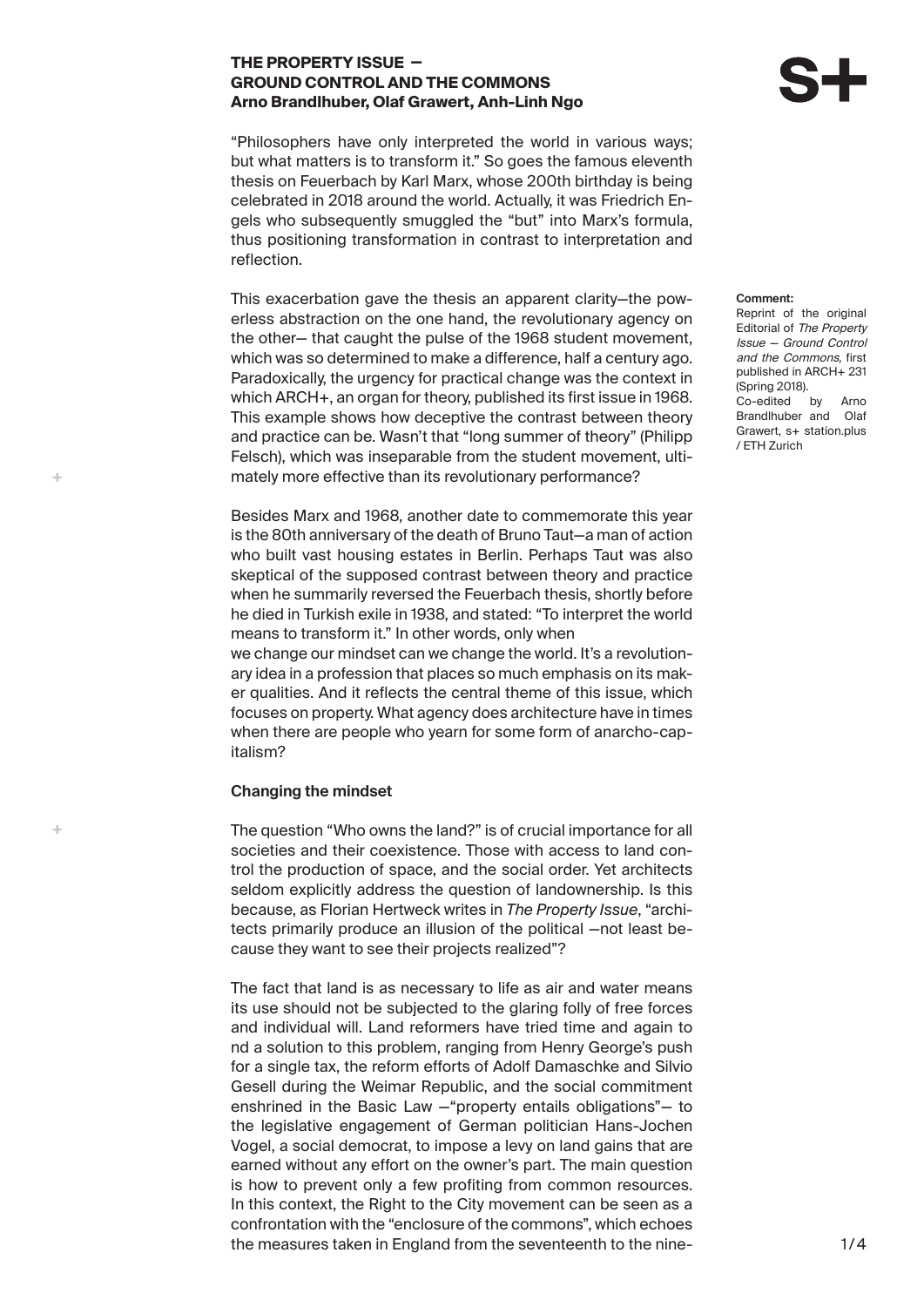teenth centuries to "enclose" or privatize large amounts of once collectively cultivated land. Smallholder farmers were expropriated and lost their livelihoods, while large landowners took more and more land under their control. For Karl Marx, this "primitive accumulation" was the historical impetus that fired up the engine of capitalism. The violent expropriation of large swathes of the rural population also left them with no other option but to sell their labor as proletarians—an important prerequisite for the Industrial Revolution in England.

"Capitalist accumulation is therefore based on the production of space—that is, on shifting the control of land use and the (loosely understood) architectural act of enclosing land with hedges and fences," writes Harald Trapp in *The Property Issue*. The insight into this unequivocally violent connection between the exploitation of capital and the production of space, which historically accompanied not only the privatization of the commons but also the destruction of housing for many people and their displacement, is vital for understanding the increasing financialization of cities and housing today. The process of enclosure is never-ending and has intensified under the conditions of finance capitalism. Developments associated with the financial crisis, from the direct form of foreclosures to the socialization of the losses by big capital, find their parallels in the historical enclosures: just as they once started the engine of capitalism, the mantra of privatization has been the driving force behind neoliberalism since the 1970s.

Yet the coupling of property with finance is not an invention of neoliberalism. The essay on ground rent by philosopher Wolfgang Scheppe makes it clear that this has long been an ugly reality of the city. Scheppe's broad historical perspective takes Venice as an example to dispel the thesis that the financialization of the city is a recent evil. He cites the work of German sociologist Werner Sombart, who, by no coincidence, developed a theory of the city in his magnum opus on modern capitalism in 1902, writing: "Since the limited space available for building in the city area together with the huge and unprecedented concentration of consumers gave the monopolist position of the small number of aristocratic families who had succeeded in transplanting liege conditions into the *urbs* a likewise unprecedented increase in the value of their real property, Sombart sees ground rent as the 'mother of the city'. [...] He identifies the city's major land-owners, who divided up the city among themselves, as the real creators of the city."

That Venice today has become practically uninhabitable for the average citizen, Scheppe attributes to a radical change that occurred in spite of historical continuity. While landowners previously depended on the population for ground rent, the reverse is now true in the attractive tourist centers: local residents are standing in the way of those who seek to exploit the land. Housing, which is unprofitable because of the space it occupies, cannot rival the revenues from tourism and the art scene. The commercialization of the city drives out the original residents, who "underperform" in the global competition for the resource of space.

## **Changing the practice**

d.

 $\bar{a}$ 

What can we do? Not much, because there is no alternative but to politicize land. A lot, because everyone else has failed to do so until now. Yet there is no avoiding comprehensive reform if we want to define the city as a commons for all. It starts by changing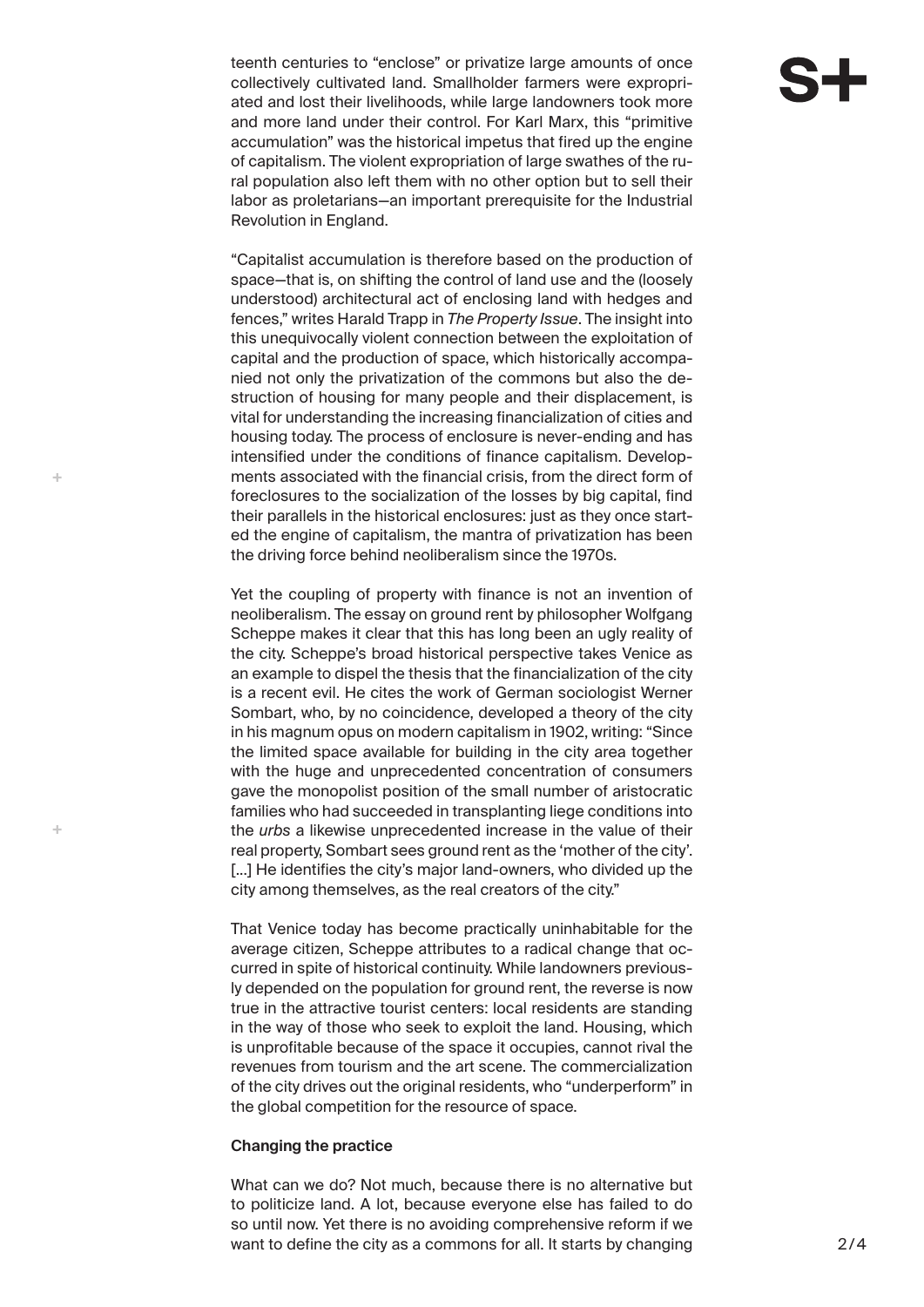our mindset, by denaturalizing land with the help of a philosophy of land. This means strengthening our understanding that land is always a cultural, social, and therefore a political product (see the contribution by Milica Topalović). And we must arm ourselves against the arguments of those who propagate the dogma of privatization. For example, many apologists of private landownership invoke John Locke who justified private property under natural law on the basis of an individual's personal investment of labor. This line of argument offers a point of attack since by linking the claim to ownership with labor, Locke also links economic with political theory. From here, a political economy of the city can be developed, showing that the current state of Ownership and Access, as the first section of this volume is called, is anything but "natural."

Another realm whose order has always been presented as natural, is the domestic sphere. While Karl Marx's Contribution to the Critique of Political Economy provided a profound theory for the capitalist, industrial mode of production, he ignored the reproductive labor, that is, all activities in the domestic sphere such as raising children, care, cooking, cleaning, and house-keeping, which to this day fall outside of the economic equation—still largely at the expense of women. The second section, entitled Production and Reproduction, reveals this blind spot with the help of feminist theory, and examines the domestic sphere as a genuinely political place where the transformation of social conventions and gender hierarchies materialize. The domestic realm presents an opportunity to develop new forms of community and commoning to renegotiate the traditional home. Ultimately, the land question can not be discussed without mentioning the housing question—the two are closely intertwined.

d.

Ą.

With this in mind, *The Property Issue* encourages land law reform, returning governance of the land to the local level in order to attain a socially just society. The many contributions on politics and economics reveal not only prevailing lines of conflict, but also the potential to redefine policy with the long-term aim of establishing land, and thus the city, as a common good.

There are alternatives to the land laws regulating the relationship between people and the land on which they live. This becomes clear in Naomi Klein's essay on the struggle of indigenous North Americans to regain their ancestral land use rights. A central focus is empowerment, as people form new solidarity networks to defend existing universal rights while simultaneously negotiating new ones. The third section thus examines the notions of Right and Solidarity. Here we have to broaden our perspective to take the context of global capitalism into account. The territorial subjugation that occurred around the world in the course of colonialism persists today, under the term "land grabbing," as a means of capitalist accumulation (see Oana Bogdan's contribution). The topic also reveals that our legal system is designed in favor of nancial capital, which has long since abandoned the concept of the nation-state and enjoys a mobility that people can only dream of.

Despite financialization, digitization, and virtualization, space does not disappear from the equation. Global technology companies such as Google, Microsoft, Airbnb, and Uber are no longer satisfied with the commercialization of all of our social actions. They are investing their stock market profits in buildings and land. And following their respective business logic, they have also started planning the cities of the future. In projects like Sidewalk Toronto